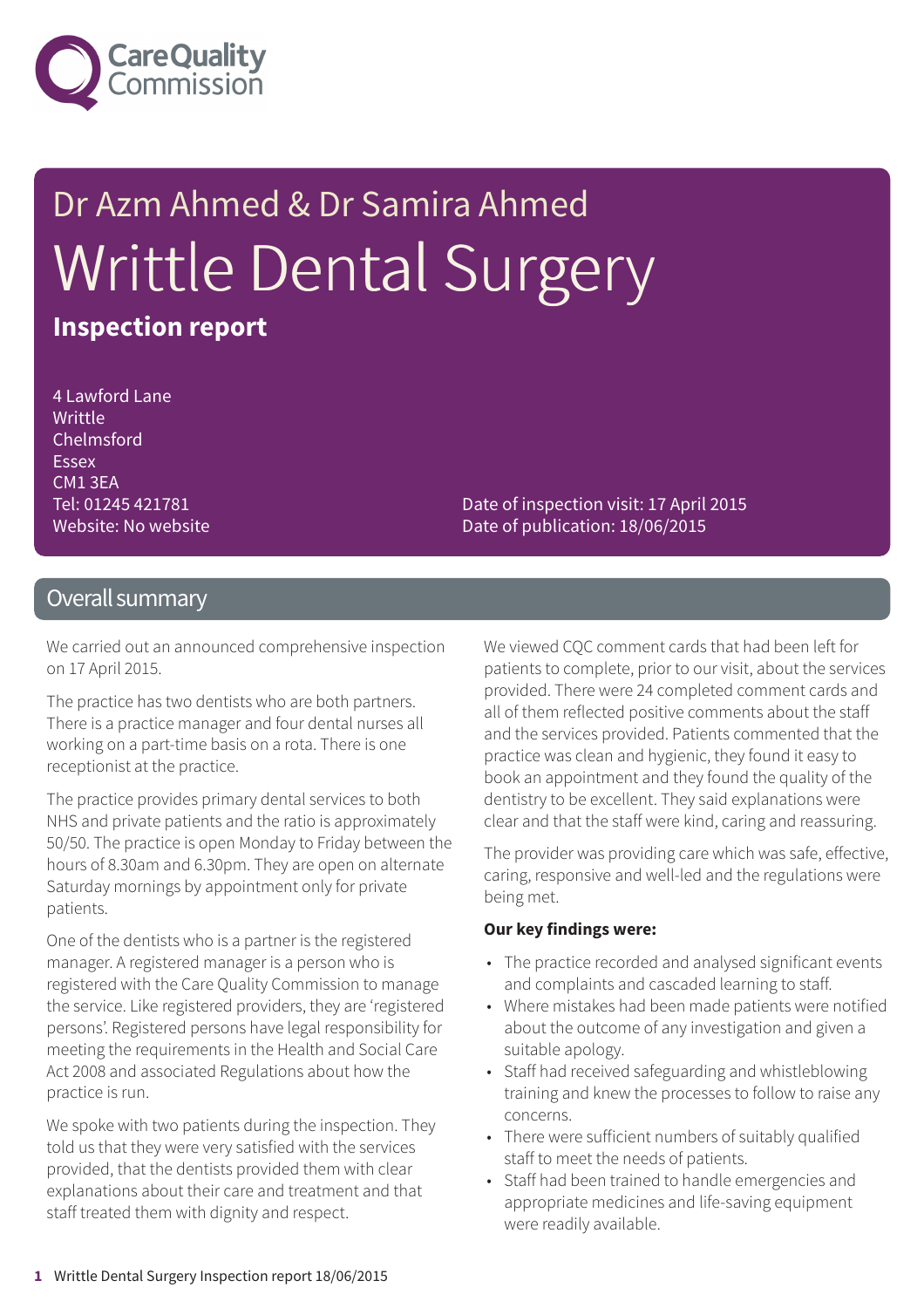# Summary of findings

- Infection control procedures were robust and the practice followed published guidance.
- Patient's care and treatment was planned and delivered in line with evidence based guidelines, best practice and current legislation.
- Patients received clear explanations about their proposed treatment, costs, benefits and risks and were involved in making decisions about it.
- Patients were treated with dignity and respect and confidentiality was maintained.
- The appointment system met the needs of patients and waiting times were kept to a minimum.
- There was an effective complaints system and the practice was open and transparent with patients if a mistake had been made.
- The practice was well-led and staff felt involved and worked as a team.
- Governance systems were effective and there was a range of clinical and non-clinical audits to monitor the quality of services.
- The practice sought feedback from staff and patients about the services they provided.

There were areas where the provider could make improvements and should:

- Ensure that there is a system in place to check the qualifications and experience of locum staff when and if used.
- Establish an improved method of obtaining the views of patients about the services provided.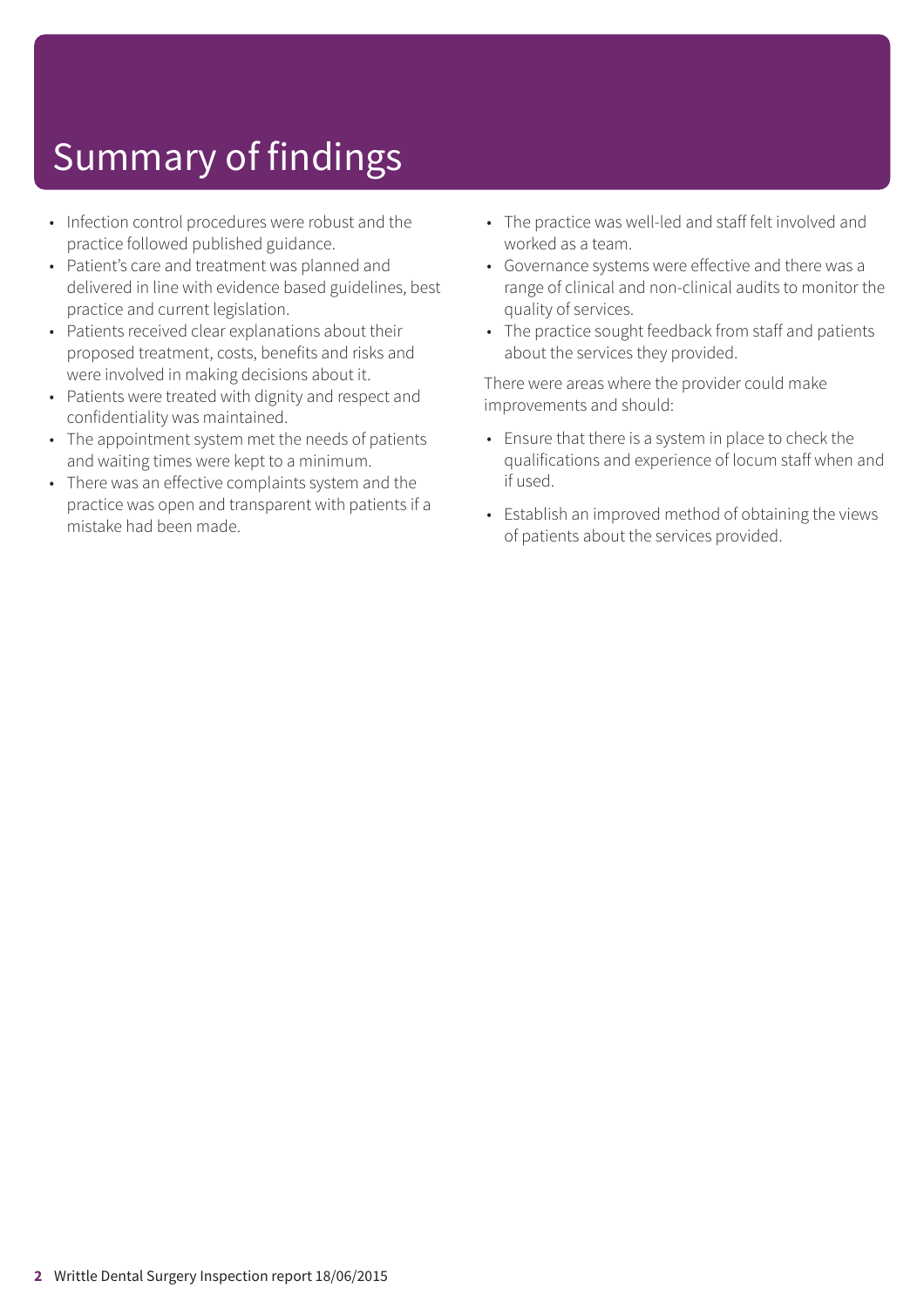#### The five questions we ask about services and what we found

We always ask the following five questions of services.

#### **Are services safe?**

We found that this practice was providing safe care in accordance with the relevant regulations.

The practice had effective systems and processes in place to ensure all care and treatment was carried out safely. The practice responded to national patient's safety and medicines alerts and took appropriate action. Significant events, complaints and accidents were recorded appropriately, investigated and analysed then improvement measures implemented. Patients were informed if mistakes had been made and given suitable apologies. Staff had received training in safeguarding and whistleblowing and knew the signs of abuse and who to report them to. Staff were suitably trained and skilled to meet patient's needs and there were sufficient numbers of staff available at all times. Procedures to check on the qualifications and experience of agency staff needed to be more robust. Infection control procedures were robust and staff had received training. Radiation equipment was suitably sited and used by trained staff only. Emergency medicine in use at the practice were stored safely and checked to ensure they did not go beyond their expiry dates. Sufficient quantities of equipment were in use at the practice and serviced and maintained at regular intervals.

#### **Are services effective?**

We found that this practice was providing effective care in accordance with the relevant regulations.

Consultations were carried out in line with best practice guidance from the National Institute for Health and Care Excellence (NICE). Patients received a comprehensive assessment of their dental needs including taking a medical history. Explanations were given to patients in a way they understood and risks, benefits, options and costs were explained. Staff were supported through training, appraisals and opportunities for development. Patients were referred to other services in a timely manner. Staff understood the Mental Capacity Act and offered support when necessary. Staff were aware of Gillick competency in relation to children under the age of 16.

#### **Are services caring?**

We found that this practice was providing caring services in accordance with the relevant regulations.

Patients were treated with dignity and respect and their privacy maintained. Patient information and data was handled confidentially. Patients told us they were listened to and not rushed. Treatment was clearly explained and they were provided with written treatment plans. Patients were given time to consider their treatment options and felt involved in their care and treatment. Patients were often contacted after receiving treatment to check on their welfare.

#### **Are services responsive to people's needs?**

We found that this practice was providing responsive care in accordance with the relevant regulations.

Appointment times met the needs of patients and waiting time was kept to a minimum. Patients received reminders by telephone about their appointments. Information about emergency treatment was made available to patients. A practiced leaflet was available in reception to explain to patients about the services provided. The practice had made reasonable adjustments to accommodate patients with a disability or lack of mobility. Patients who had difficulty understanding care and treatment options were supported. The practice handled complaints in an open and transparent way and apologised when things went wrong.

#### **Are services well-led?**

We found that this practice was providing well led care in accordance with the relevant regulations.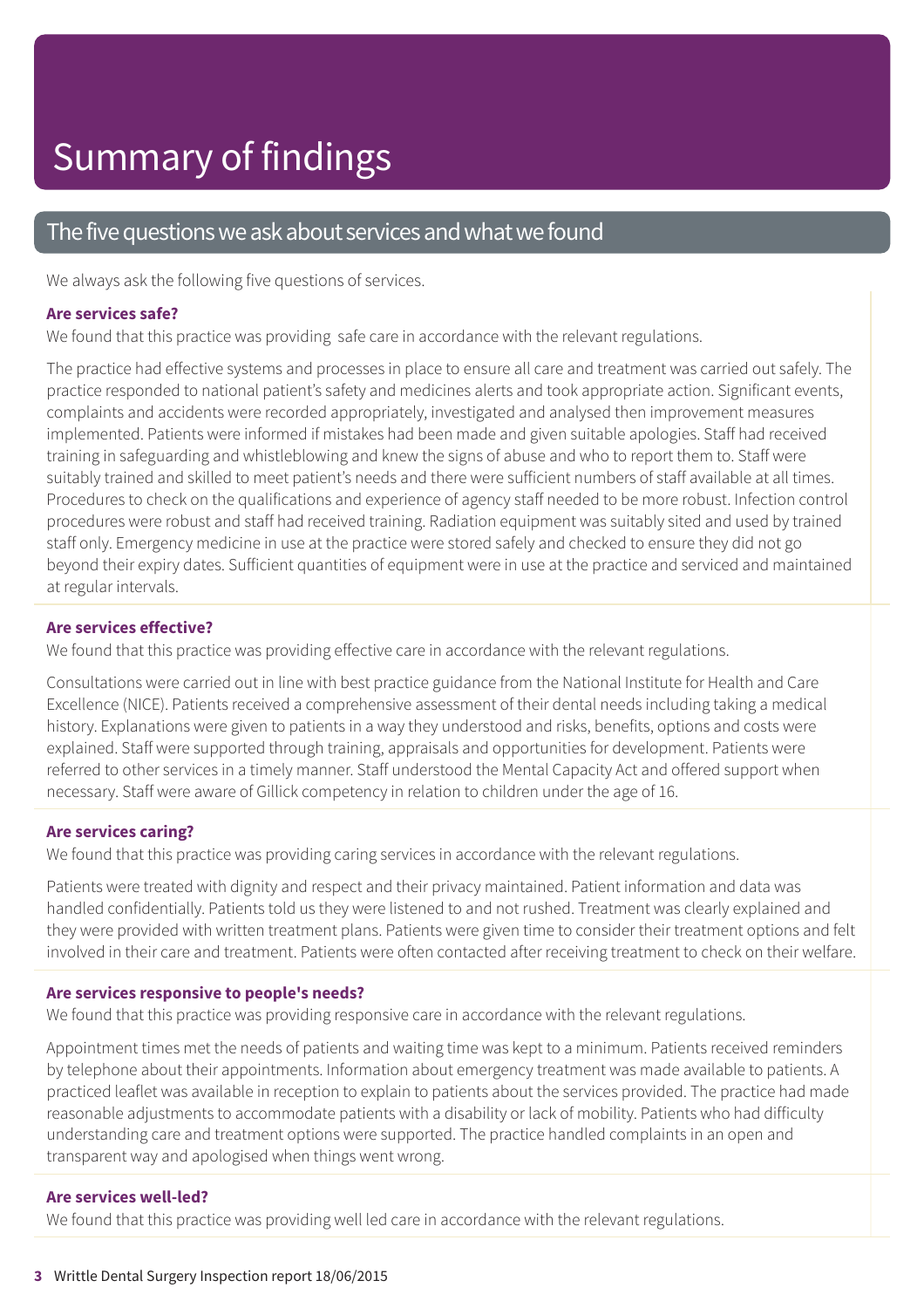The practice provided clear leadership and involved staff in their vision and values. Regular staff meetings took place and these were minuted. Care and treatment records were audited to ensure standards had been maintained. Staff were supported to maintain their professional development and skills. There was a pro-active approach to identify safety issues and make improvements in procedures. There was candour, openness, honesty and transparency amongst all staff we spoke with. A range of clinical and non-clinical audits were taking place. The practice sought the views of staff and patients, but the patient survey sample was too small and not reflective of the size of the patient population. Health and safety risks had been identified which were monitored and reviewed regularly.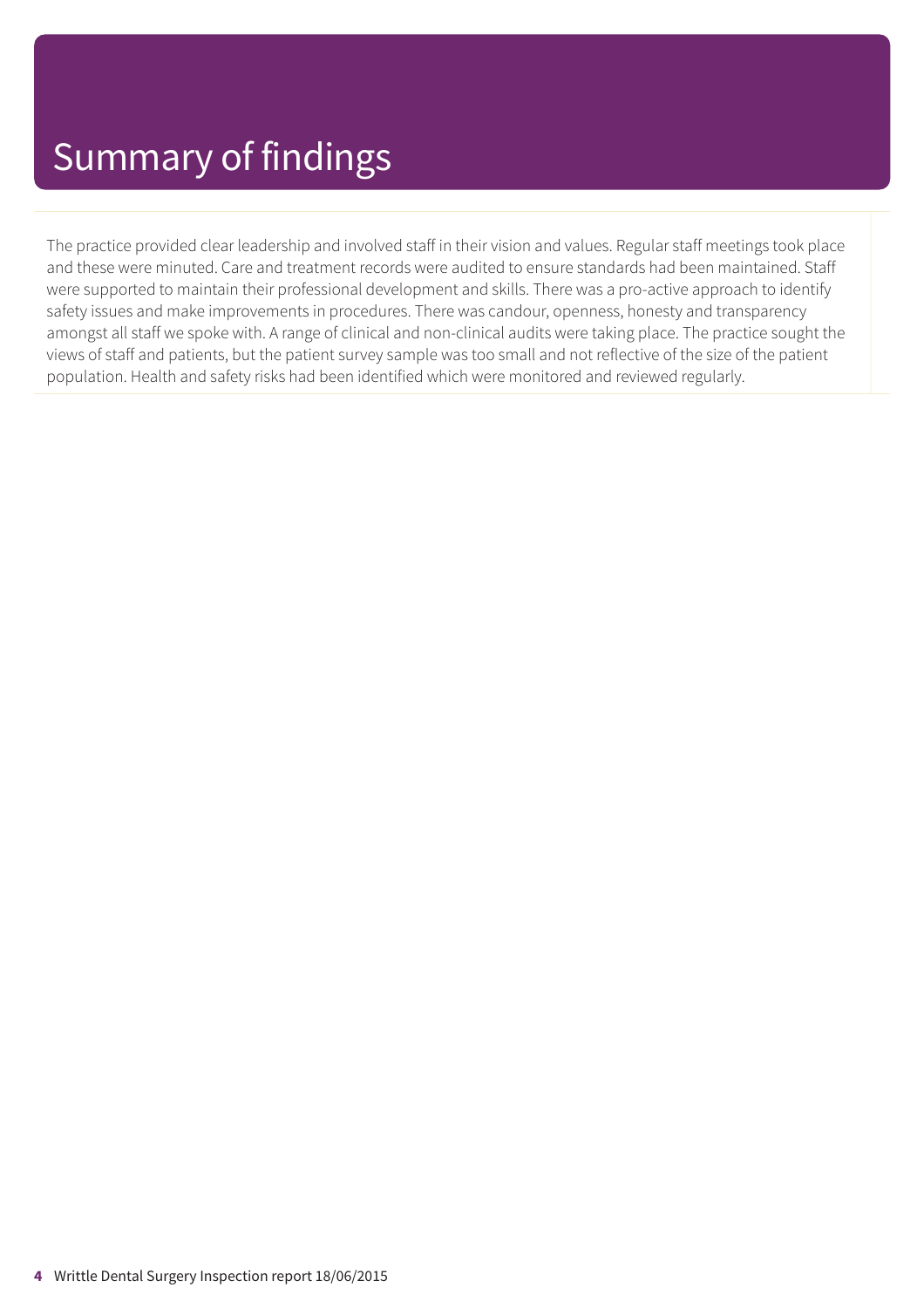

# Writtle Dental Surgery **Detailed findings**

### Background to this inspection

The inspection took place on 17 April 2015 and was conducted by two CQC inspectors.

To get to the heart of patients' experiences of care and treatment, we always ask the following five questions:

- Is it safe?
- Is it effective?
- Is it caring?
- Is it responsive to people's needs?
- Is it well-led?

These questions therefore formed the framework for the areas we looked at during the inspection.

Prior to the inspection we asked the practice to send us some information which we reviewed. This included the complaints they had received in the last 12 months, their latest statement of purpose, the details of their staff members, their qualifications and proof of registration with their professional bodies.

We also reviewed the information we held about the practice and consulted with other stakeholders, such as NHS England area team / Healthwatch, however we did not receive any information of concern from them.

During the inspection we spoke with the dentist, the practice manager and a dental nurse and reviewed policies, procedures and other documents. We also spoke with two patients. We reviewed 24 comment cards that we had left prior to the inspection, for patients to complete, about the services provided at the practice.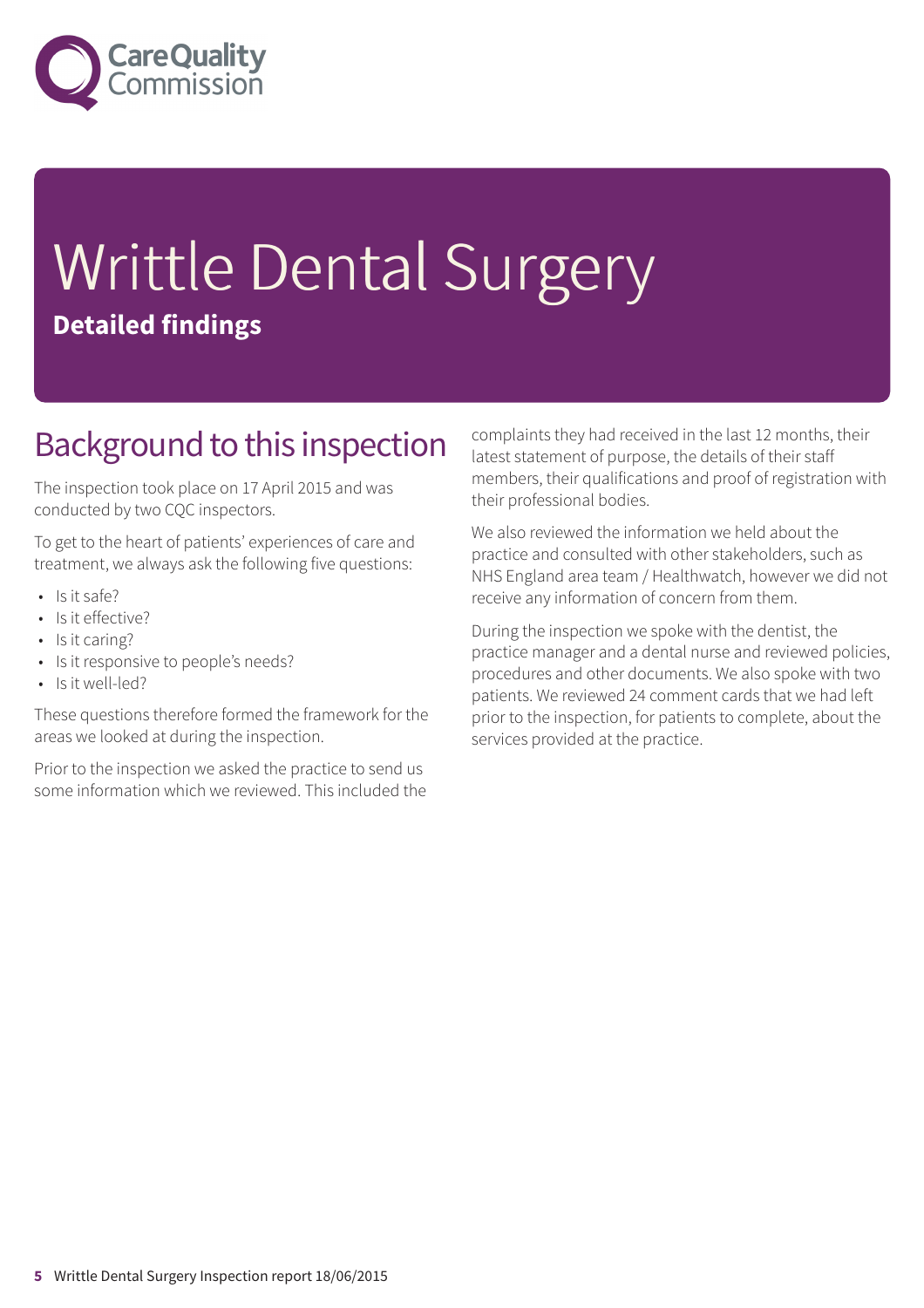# Are services safe?

# **Our findings**

#### **Reporting, learning and improvement from incidents**

The practice maintained clear records of significant events and complaints. Staff were aware of the reporting procedures in place and encouraged to bring safety issues to the attention of the dentists or the practice manager.

We looked at two complaints that they had received in the last twelve months and found that they had been recorded, analysed, investigated and learning had been identified. We found that complainants had been written to in a timely manner and the practice displayed a duty of candour, offering an explanation, an apology and being open and transparent about the issues that had been raised. Any learning identified was cascaded to staff at team meetings or personally to individual staff members if relevant.

The practice responded to national patient safety and medicines alert that affected the dental profession. These were sent to a dedicated email address and actioned by one of the dentists. Where they affected patients their electronic patient record was noted and this alerted the dentists each time they attended the practice. Medical history records were updated to reflect any issues resulting from the alerts.

Records we viewed reflected that the practice had undertaken a risk assessment in relation to the control of substances hazardous to health (COSHH). Each type of substance used at the practice that had a potential risk was recorded and graded as to the risk to staff and patients. Measures were clearly identified to reduce such risks including the wearing of personal protective equipment and safe storage.

#### **Reliable safety systems and processes (including safeguarding)**

All staff at the practice were trained in safeguarding and there was an identified lead who was one of the dentists. Staff we spoke with were aware of the different types of abuse and who to report them to if they came across a vulnerable child or adult. A policy was in place for staff to refer to and this contained telephone numbers of who to contact outside of the practice if there was a need. There had been no safeguarding incidents since they had registered in 2013.

Staff spoken with on the day of the inspection were aware of whistleblowing procedures and who to contact outside of the practice if they felt that they could not raise any issue with the dentists or practice manager. However they felt confident that any issue would be taken seriously and action taken.

#### **Medical emergencies**

Emergency medicines, a defibrillator (a portable electronic device that analyses life threatening irregularities of the heart including ventricular fibrillation and is able to deliver an electrical shock to attempt to restore a normal heart rhythm) and oxygen were readily available if required. This was in line with the 'Resuscitation Council UK' and 'British National Formulary' guidelines. All staff had been trained in basic life support including the use of the defibrillator and were able to respond to a medical emergency. All emergency equipment was readily available and staff knew how to access it. We checked the emergency medicines and found that they were of the recommended type and were all in date. A system was in place to monitor stock control and expiry dates.

The emergency medicines box also contained useful guidance for staff in the form of laminated prompt cards. These detailed some of the typical types of health emergency that might occur and symptoms were described in addition to the type of first aid response that was required. These included emergencies such as a cardiac arrest hypoglycaemia and anaphylaxis.

#### **Staff recruitment**

The practice had a recruitment policy that described the process when employing new staff. This included obtaining proof of identity, checking skills and qualifications, registration with professional bodies where relevant, references and whether a Disclosure and Barring Service check was necessary. We looked at four staff files and found that the process had been followed.

There were sufficient numbers of suitably qualified and skilled staff working at the practice. A system was in place to ensure that where absences occurred, part-time staff were contacted to attend the practice and cover for their colleagues. Where this was not possible agency staff were used.

We looked at the arrangements in place to establish whether the practice undertook checks on the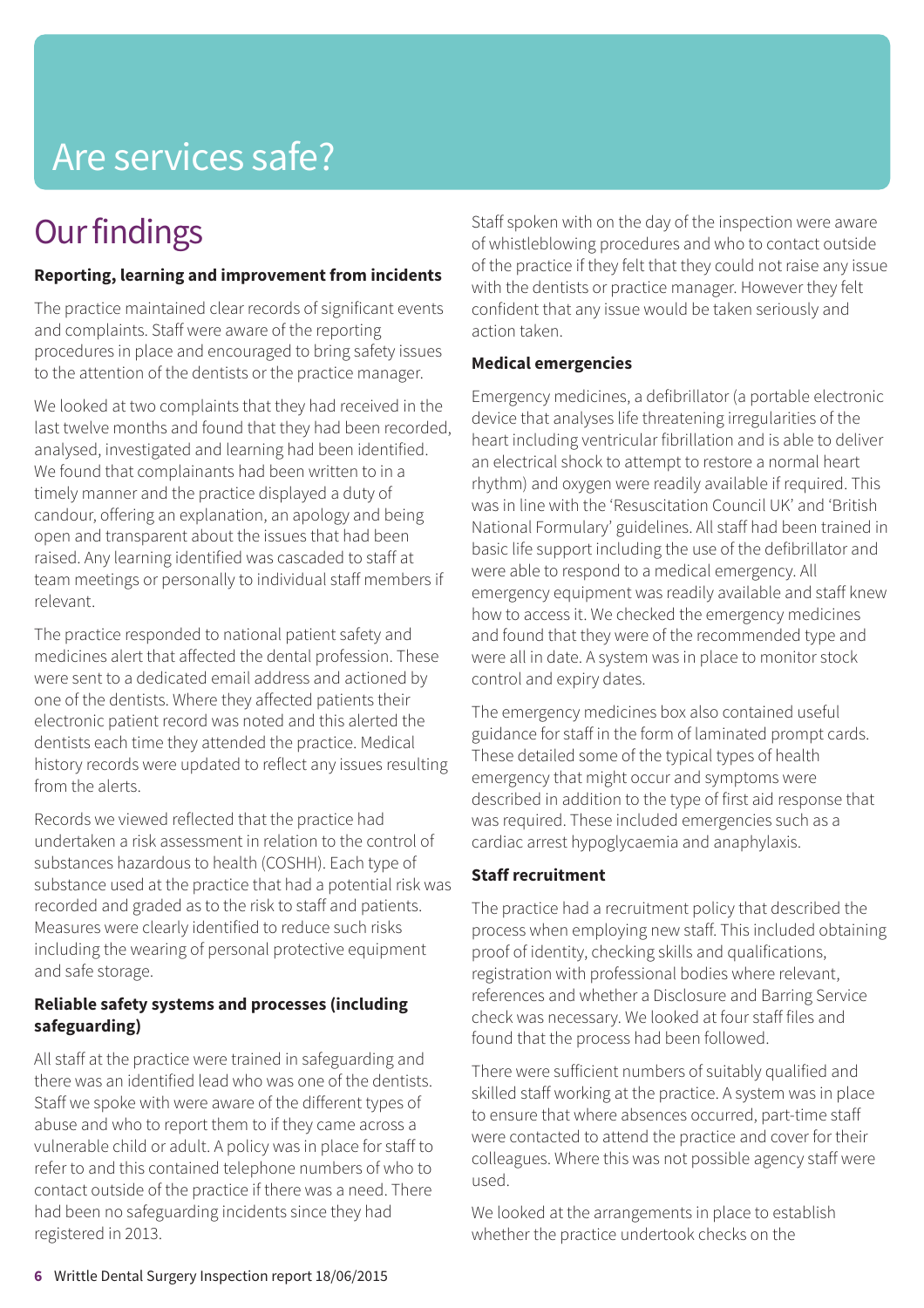# Are services safe?

qualifications and experience of agency staff. We found that the contract from the agency that supplied staff made it clear that it was the responsibility of the practice to ensure that they checked the qualifications and skills of staff sent to them. We found that this was not taking place and as locum staff were rarely used this presented a minimal risk to patients attending the practice.

We discussed this with the practice on the day of the inspection and they have agreed to adopt more robust recruitment procedures in relation to agency staff. They told us that they used preferred agency staff wherever possible but agreed that with staff unknown to them they needed to have a system in place to confirm skills and qualifications.

#### **Monitoring health & safety and responding to risks**

A health and safety policy and risk assessment was in place at the practice. This covered the risk to patients and staff who attended the practice. The risks had been identified and control measures put in place to reduce them. Regular health and safety audits took place at the practice to ensure the environment was safe for both patients and staff. Where issues had been identified remedial action had been taken in a timely manner.

There were also other policies and procedures in place to manage risks at the practice. These included infection prevention and control, a legionella risk assessment, fire evacuation procedures and risks associated with Hepatitis B. Processes were in place to monitor and reduce these risks so that staff and patients were safe.

The practice had an induction process for all new staff members and this included familiarisation with health and safety issues. We spoke with one member of staff who had been recently employed at the practice. They told us that they were currently undergoing an induction period and being mentored by one of the dentists. We looked at the areas being covered and this assured us that staff were being monitored and supervised to ensure they were familiar with the procedures in place at the practice.

#### **Infection control**

The practice was visibly clean, tidy and uncluttered. An infection control policy was in place and a lead had been identified. The policy clearly described how cleaning was to be undertaken at the premises including the surgeries and the general areas of the practice. The types of cleaning and

frequency were detailed and checklists were available for staff to follow. We looked at the records kept and found that they had been completed correctly. Records held reflected that the quality of the cleaning was being monitored and feedback given accordingly.

An infection control audit had been carried out on an annual basis for the last two years and these reflected that infection control procedures were robust. Where areas for improvement had been identified, these had been recorded then actioned.

We found that there were adequate supplies of liquid soaps and hand towels throughout the premises and hand washing techniques were displayed in the toilet facilities. Sharps bins were properly located, signed and dated and not overfilled. A clinical waste contract was in place and this was stored securely until collection.

We looked at the procedures in place for the decontamination of used dental instruments. The practice had a dedicated decontamination room that was set out according to the

Department of Health's guidance, Health Technical Memorandum 01-05 (HTM 01-05):

Decontamination in primary care dental practices.

We found that instruments were being cleaned and sterilised in line with published guidance (HTM 01-05). On the day of our inspection, a dental nurse demonstrated the decontamination process to us and used the correct procedures.

The practice cleaned their instruments manually then placed them in an ultra-sonic cleaner. They were then rinsed and examined visually with a magnifying glass, then sterilised in an autoclave. At the end of the sterilising procedure the instruments were correctly packaged, sealed, stored and dated with an expiry date. We looked at the sealed instruments in the surgeries and found that they all contained an expiry date that met the recommendations from the Department of Health.

The decontamination room had clearly defined dirty and clean zones in operation to reduce the risk of cross contamination. Staff wore appropriate personal protective equipment during the process and these included disposable gloves, aprons and protective eye wear.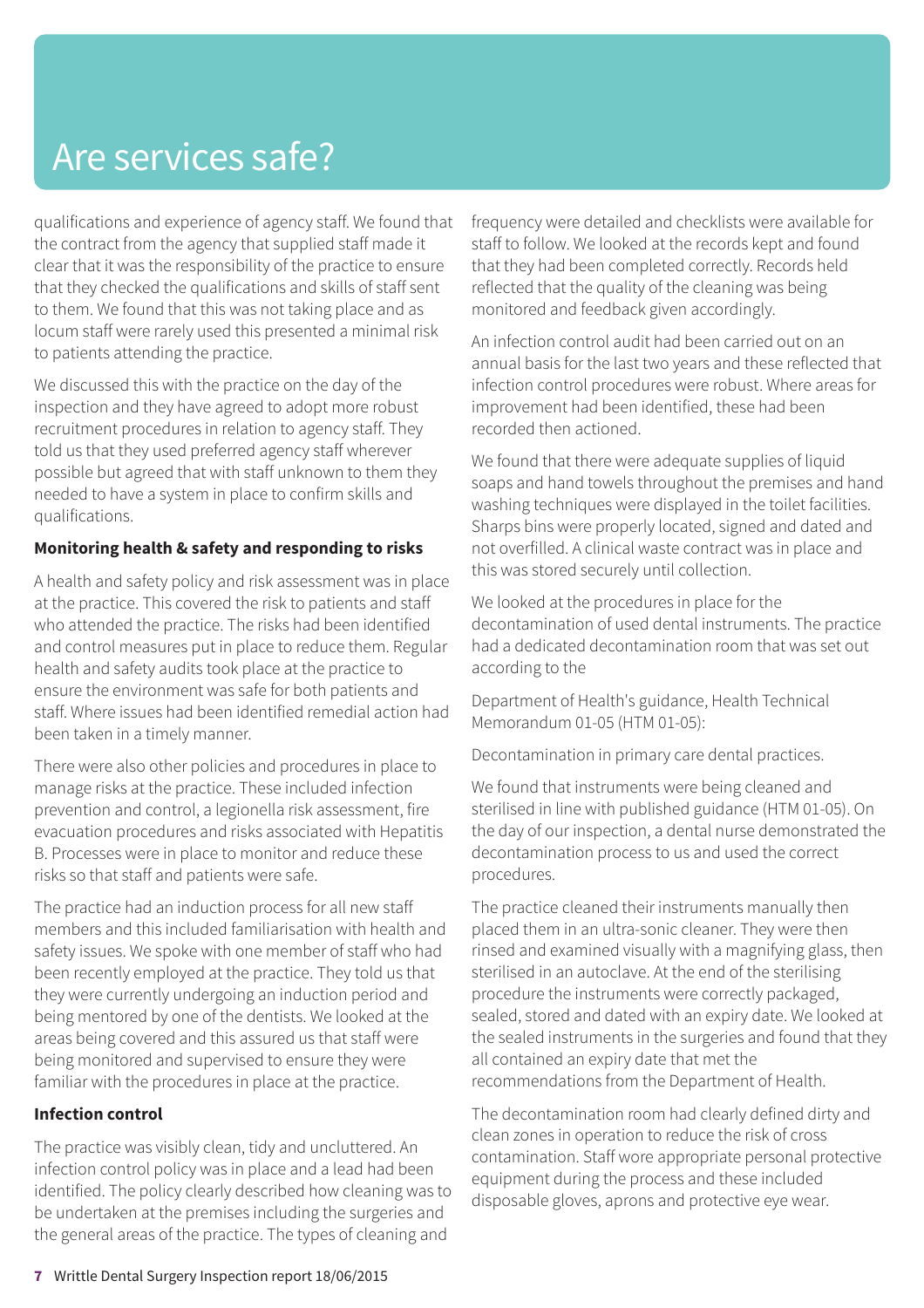## Are services safe?

The equipment used for cleaning and sterilising was maintained and serviced as set out by the manufacturers. Daily, weekly and monthly records were kept of decontamination cycles and tests and when we checked those records it was evident that the equipment was in good working order and being effectively maintained.

Staff were well presented and told us they wore clean uniforms daily. They also told us that they wore personal protective equipment when cleaning instruments and treating people who used the service. Staff files reflected that staff had received inoculations against Hepatitis B and received regular blood tests to check the effectiveness of that inoculation.

The practice had a legionella risk assessment in place and conducted regular tests on the water supply. Legionella is a term for particular bacteria which can contaminate water systems in buildings. This included maintaining records and checking on the hot and cold water temperatures achieved. An external contractor attended annually to ensure that procedures were in place to reduce the risk to staff or patients. The last visit took place in May 2014 and the practice was graded as meeting the necessary requirements.

#### **Equipment and medicines**

Records we viewed reflected that equipment in use at the practice was regularly maintained and serviced in line with manufacturers guidelines. Portable appliance testing (PAT) took place on all electrical equipment. Fire extinguishers were checked and serviced regularly by an external company and staff had been trained in the use of equipment and evacuation procedures.

X-ray machines were the subject of regular visible checks and records had been kept. A specialist company attended at regular intervals to calibrate all X-ray equipment to ensure they were operating safely. Where faults or repairs were required these were actioned in a timely fashion.

Medicines in use at the practice were stored and disposed of in line with published guidance. Medicines in use were checked and found to be in date. There were sufficient stocks available for use and these were rotated regularly. The ordering system was effective. Emergency medical equipment was monitored regularly to ensure it was in working order and in sufficient quantities.

#### **Radiography (X-rays)**

X-ray equipment was situated in suitable areas and X-rays were carried out safely and in line with local rules that were relevant to the practice and equipment. These were clearly displayed. All staff had signed a document to indicate that they had read the X-ray procedure and local rules to ensure the safe use of the equipment.

A radiation protection advisor and a radiation protection supervisor had been appointed to ensure that the equipment was operated safely and by qualified staff only. Those authorised to carry out X-ray procedures were clearly named in all documentation. This protected people who required X-rays to be taken as part of their treatment.

The practice's radiation protection file contained the necessary documentation demonstrating the maintenance of the X-ray equipment at the recommended intervals. Records we viewed demonstrated that the X-ray equipment was regularly tested, serviced and repairs undertaken when necessary.

The practice monitored the quality of the X-rays on a daily basis and records were being maintained. This ensured that they were of the required standard and reduced the risk of patients being subjected to further unnecessary X-rays.

Patients were required to complete medical history forms to assess whether it was safe for them to receive X-rays. This included identifying where patients might be pregnant.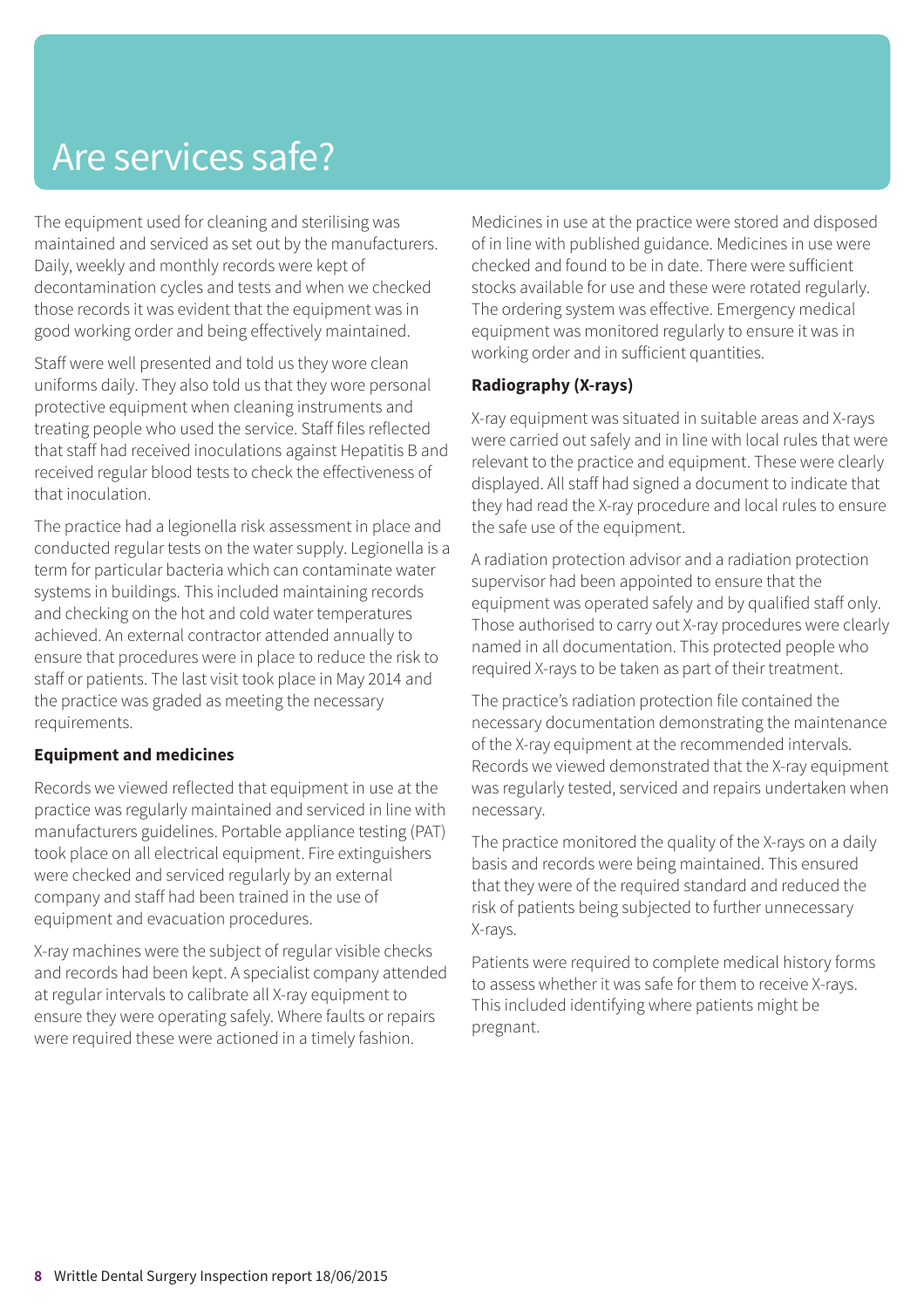# Are services effective? (for example, treatment is effective)

# **Our findings**

#### **Monitoring and improving outcomes for patients**

Patients attending the practice for a consultation received an assessment of their dental health after supplying a medical history covering health conditions, current medicines being taken and whether they had any allergies. There was also consideration made whether the patient required an X-ray and whether this might put them at risk, such as if a patient may be pregnant.

The assessments were carried out in line with recognised guidance from the National Institute for Health and Care Excellence (NICE) and General Dental Council (GDC) guidelines. This assessment included an examination covering the condition of a patient's teeth, gums and soft tissues and the signs of mouth cancer. Patients were then made aware of the condition of their oral health and whether it had changed since the last appointment.

Following clinical assessment, the dentists followed the guidance from the Faculty of General Dental Practice before taking X-rays to ensure they were required and necessary. A diagnosis was then discussed with the patient and treatment options explained. Where relevant, preventative dental information was given in order to improve the outcome for the patient. This included smoking cessation advice, alcohol consumption guidance and general dental hygiene procedures such as prescribing dental fluoride treatments. The patient notes were updated with the proposed treatment after discussing options with the patient. Patients were monitored through follow-up appointments and these were scheduled in line with NICE recommendations.

Patients requiring specialised treatment such as conscious sedation were referred to other dental specialists. Their treatment was then monitored after being referred back to the practice once it had taken place to ensure they received a satisfactory outcome and all necessary post procedure care.

Patients spoken with and comments received on CQC comment cards reflected that patients were very satisfied with the assessments, explanations, the quality of the dentistry and outcomes.

#### **Health promotion & prevention**

The waiting room and reception area at the practice contained a range of literature that explained the services offered at the practice in addition to information about effective dental hygiene and how to reduce the risk of poor dental health. There was also a patient information folder that contained useful information for patients including the costs of treatment.

The dentist we spoke with confirmed that adults and children attending the practice were advised during their consultation of steps to take to maintain healthy teeth. The dentist was aware of the NHS England publication for delivering better oral health which is an evidence based toolkit to support dental practices in improving their patient's oral and general health. CQC comment cards that we viewed reflected that parents were satisfied with the services provided for their children and they had made positive comments about the advice they received.

#### **Staffing**

The practice employed two full time dentists, supported by a practice manager/dental nurse and three part-time dental nurses who also acted as receptionists. The ratio of dentists to dental nurses was one to one. Dental staff were appropriately trained and registered with their professional body. Staff were encouraged to maintain their continuing professional development (CPD) to maintain their skill levels.

Staff training was being monitored and we found evidence of this in their personal files. The practice had identified some training that was mandatory and this included basic life support and safeguarding.

All staff at the practice had received annual appraisals. Staff spoken with felt supported and involved in the appraisal process. They were given the opportunity to discuss their training and career development needs and were graded on their performance. Staff spoken with felt the process was fair and they felt valued. They told us that managers were supportive and always available for advice and guidance.

Staff new to the practice went through a role specific induction process. The new practice manager was currently undergoing a period of induction and they were receiving mentoring from one of the dentists to ensure they understood how the practice ran. This included familiarisation with health and safety procedures.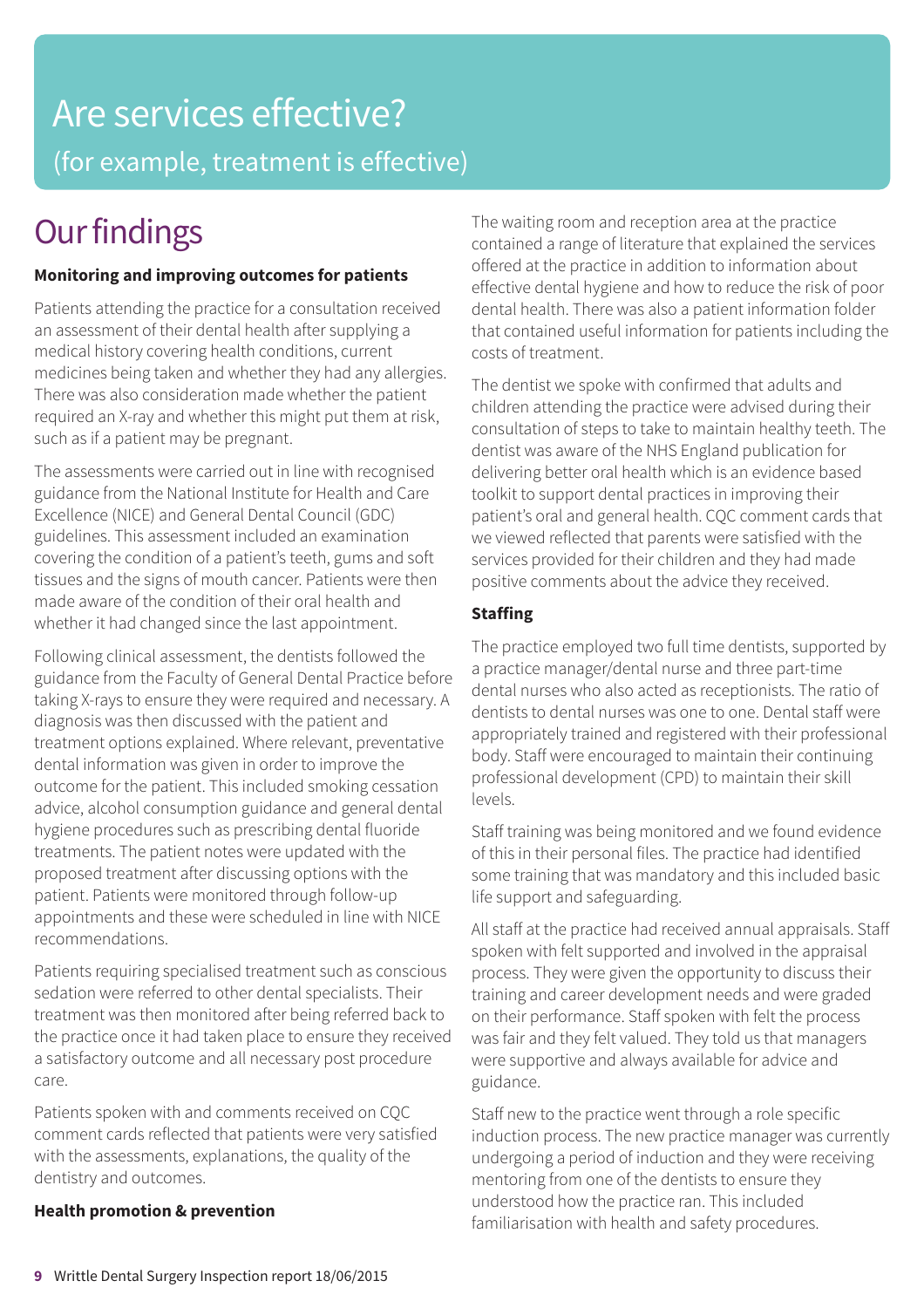### Are services effective? (for example, treatment is effective)

Staff numbers were monitored and identified staff shortages were planned for in advance wherever possible. On rare occasions, locum dentists and dental nurses were used at the practice due to staff shortages. A system was in place with two local dental agencies that supplied clinical staff to the practice. We found however that processes in place to ensure they were suitably qualified and experienced were not robust. We pointed this out on the day of the inspection and the practice has agreed to review the system in place to ensure this takes place in the future. This would include an induction process relevant to their role.

Staff had access to the practice computer system and policies which contained information that further supported them in the workplace. This included current dental guidance and good practice. Staff meetings were used to seek feedback from staff about possible improvement areas.

#### **Working with other services**

The practice had systems in place to refer patients to other practices or specialists if the treatment required was not provided by the practice. This included conscious sedation for nervous patients.

The care and treatment required was explained to the patient and they were given a choice of other dentists who were experienced in undertaking the type of treatment required. A referral letter was then prepared with full details of the consultation and the type of treatment required. This was then sent to the practice that was to provide the treatment so they were aware of the details of the treatment required. When the patient had received their treatment they would be discharged back to the practice for further follow-up and monitoring.

Where patients had complex dental issues, such as oral cancer, the practice referred them to other healthcare professionals using their referral process. This involved supporting the patient to access the 'choose and book' system and select a specialist of their choice.

#### **Consent to care and treatment**

The practice had a consent policy to support staff in understanding the different types of consent a patient could give and whether it could be taken verbally or in writing. Staff we spoke with told us they had read the policy and they had ready access to it.

Staff spoken with had a clear understanding of consent issues. They understood that consent could be withdrawn by a patient at any time. Clinical and reception staff were aware about consent in relation to children under the age of 16 who attended for treatment without a parent or guardian. This is known as Gillick competence. They told us that children of this age could be seen without their parent/guardian and the dentist told us that they would ask them questions to ensure they understood the care and treatment proposed before providing it. This is known as the Gillick competency test.

The dentist told us that they rarely undertook treatment on the same day as they preferred to offer patients an explanation of the risks, options and benefits and to allow them time to think about them, before returning and providing their consent for treatment. Only where matters were urgent or a patient was in discomfort did treatment take place on the same day. The practice had suitable consent forms available for both private and NHS patients if written consent was required for any treatment.

The dentist we spoke with also explained how they would take consent from a patient if their mental capacity was such that they might be unable to fully understand the implications of their treatment. This followed the guidelines of the Mental Capacity Act 2005 and included involving any carer to ensure that procedures were explained in a way they could understand.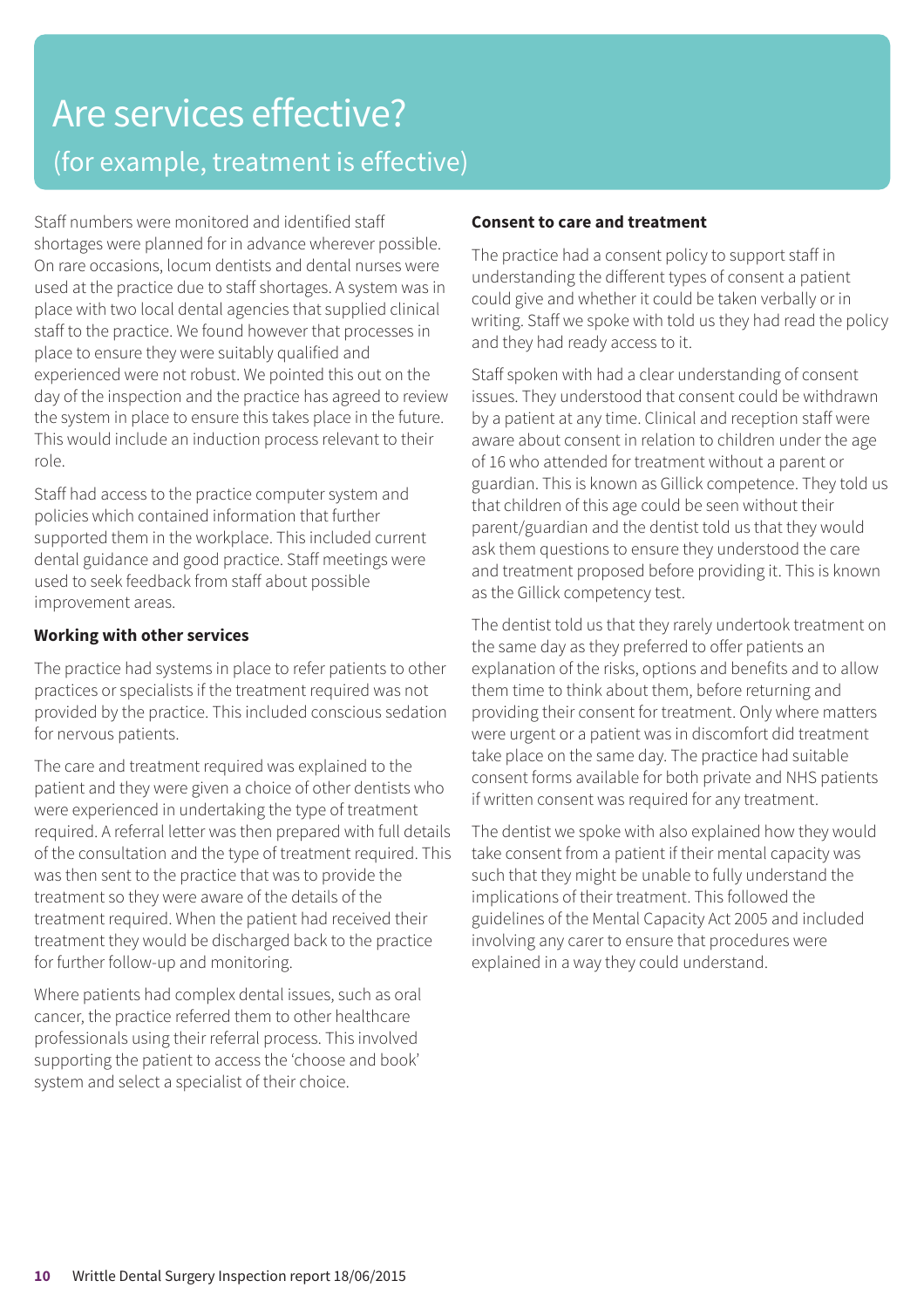# Are services caring?

### **Our findings**

#### **Respect, dignity, compassion & empathy**

We observed that staff at the practice treated patients with dignity and respect and maintained their privacy. The reception area was open plan but we were told by reception staff/dental nurse that when a confidential matter arose, a private room was available for use.

A data protection and confidentiality policy was in place of which staff were aware. This covered disclosure of patient information and the secure handling of patient information. We observed the inter action between staff and patients and found that confidentiality was being maintained. Records were held securely.

We were told by staff that where they were concerned about a particular patient after receiving treatment, they were often contacted at home later that day or the next day, to check on their welfare.

Patients we spoke with felt that practice staff were kind and caring and that they were treated with dignity and respect

and were helpful. One patient told us they were nervous about seeing the dentist but had been reassured on each occasion making their experience less stressful. CQC comment cards we viewed reflected that patients were very satisfied with the way staff treated them at the practice.

#### **Involvement in decisions about care and treatment**

Patients we spoke with told us that the dentist listened to them and they felt involved with the decisions about their care and treatment. They told us that consultations and treatment were explained to them in a way they understood, followed up by a written treatment plan that was clear and that explained the costs involved.

We looked at some examples of written treatment plans and found that they explained the treatment required and outlined the costs involved. The dentist told us that they rarely carried out treatment the same day unless it was considered urgent. This allowed patients to consider the options, risks, benefits and costs before making a decision to proceed.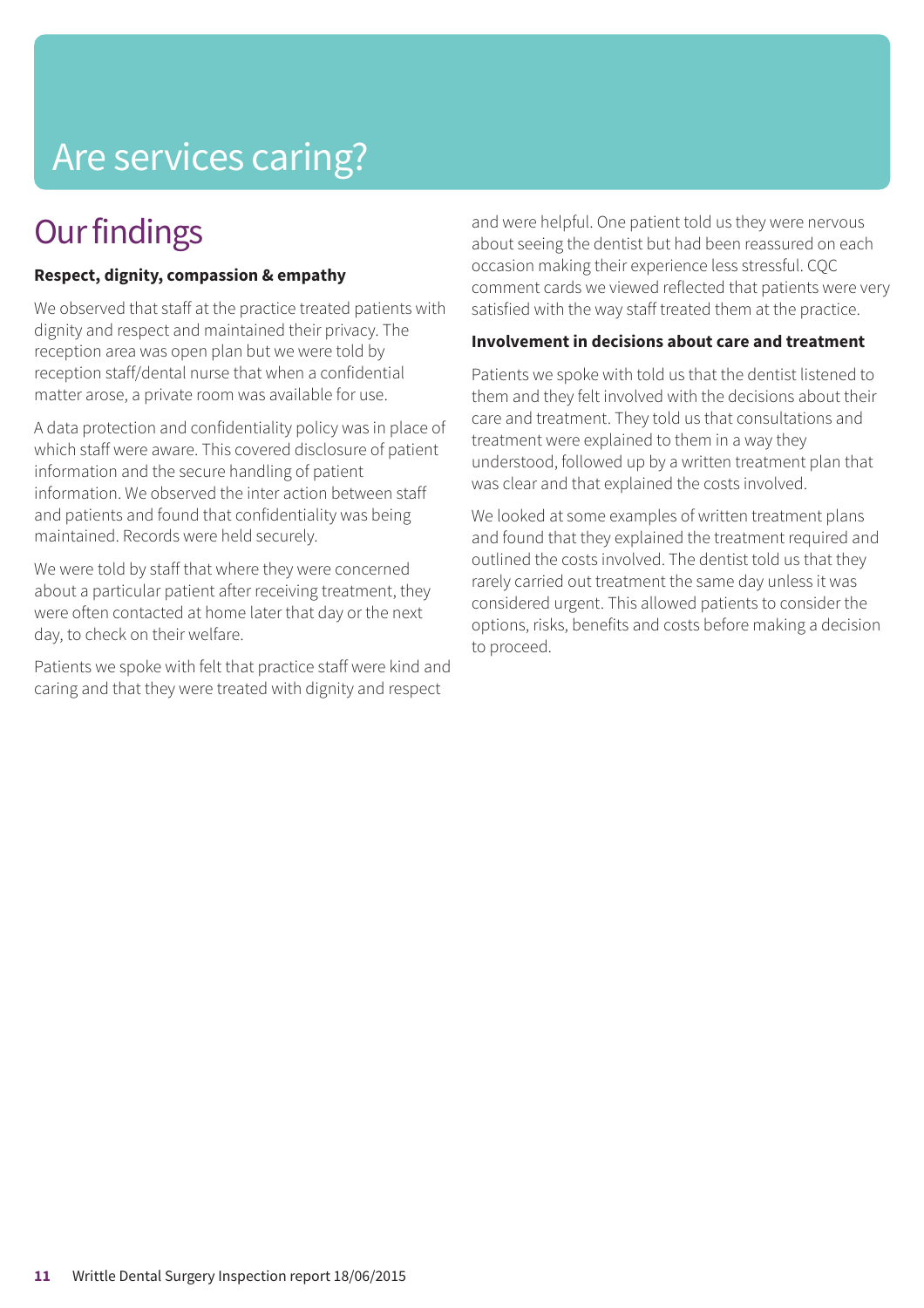# Are services responsive to people's needs? (for example, to feedback?)

# **Our findings**

#### **Responding to and meeting patient's needs**

The practice information leaflet and practice booklet described the range of services offered to patients, the complaints procedure, information about patient confidentiality and record keeping. The practice offered both NHS and private treatment and the costs of each were clearly displayed in the booklet.

Appointment times and availability met the needs of patients. The practice was open from 8.30 am to 6.30pm. Patients with emergencies were seen within 24 hours of contacting the practice, sooner if possible. Some appointments were available on alternate Saturday mornings for private patients. Patients who completed CQC comment cards prior to our inspection stated that they were rarely kept waiting and they could obtain appointments when they needed one.

The practice had recently given questionnaires to patients as part of a patient survey. They had only received two replies which were both positive. They are currently looking at ways of improving the response from patients in order to obtain a broader picture of their views. CQC comment cards reflected that patients were happy with the services provided.

#### **Tackling inequity and promoting equality**

The practice was accessible for those patients with mobility issues, using wheelchairs or mobility scooters. A portable ramp was available for use at the entrance to the practice.

The practice was situated in a house in a residential road and there was a surgery on the ground and first floor. The stairs leading to the first floor were very steep and not suitable for some elderly patients or those with a disability. The practice ensured that it made patients aware of the access difficulties when they booked appointments and notes were made on patient records so that staff were aware of those patients affected. This meant they could be allocated the surgery on the ground floor.

Some refurbishments were in the process of being started to the ground floor surgery which meant taking it out of service for a number of weeks. Patients with mobility issues had been contacted to change their appointment until after the work had been completed or to suggest an alternative practice in the locality in the short term, so that patients needs were met.

#### **Access to the service**

Patients could access care and treatment in a timely way and the appointment system met the needs of patients. Where treatment was urgent patients would be seen within 24 hours or sooner if possible. Saturday appointments were available for private patients

Patients we spoke with told us that the availability of appointments met their needs and they were rarely kept waiting. The practice had recently undertaken an audit of patients failing to attend for appointments. The findings were analysed and action had been taken to reduce this for the future. Patients were now being contacted by phone prior to their appointment as a reminder. The practice had noticed a marked reduction in the incidence of patients failing to attend the practice and a further audit is planned in due course.

The arrangements for obtaining emergency dental treatment were clearly displayed in the waiting room area and in the practice booklet. Staff we spoke with told us that patients could access appointments when they wanted them and patients we spoke with and comment cards we viewed confirmed this.

#### **Concerns & complaints**

The practice had a complaint procedure that was advertised in the practice booklet in the reception area. Staff we spoke with were aware of the procedure to follow if they received a complaint and forms were available for the purpose.

The procedure explained to patients the process to follow, the timescales involved for investigation, the person responsible for handling the matter and details of other external organisations that a complainant could contact.

We looked at two complaints that had been received in the last 12 months. We found that they had been recorded and investigated and the complainant written to in a timely manner. Steps had been taken to resolve the issue to the patient's satisfaction and a suitable apology and an explanation had been provided. It was evident form these records that the practice had been open and transparent and where action was required it had taken place.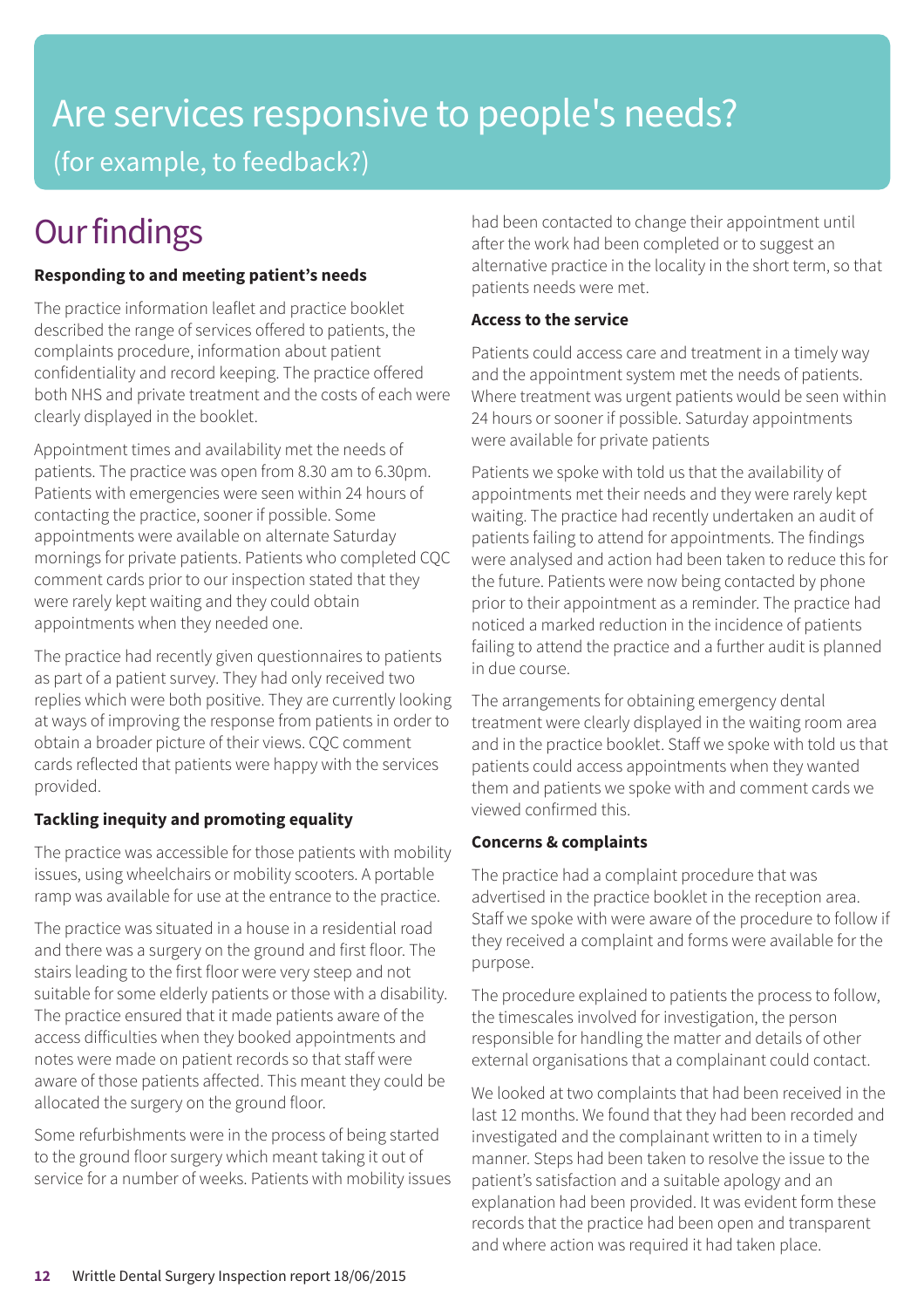### Are services responsive to people's needs? (for example, to feedback?)

Patients we spoke with on the day of our inspection had not had any cause to complain but felt that staff at the practice would treat any matter seriously and investigate it professionally. CQC comment cards reflected that patients were highly satisfied with the services provided.